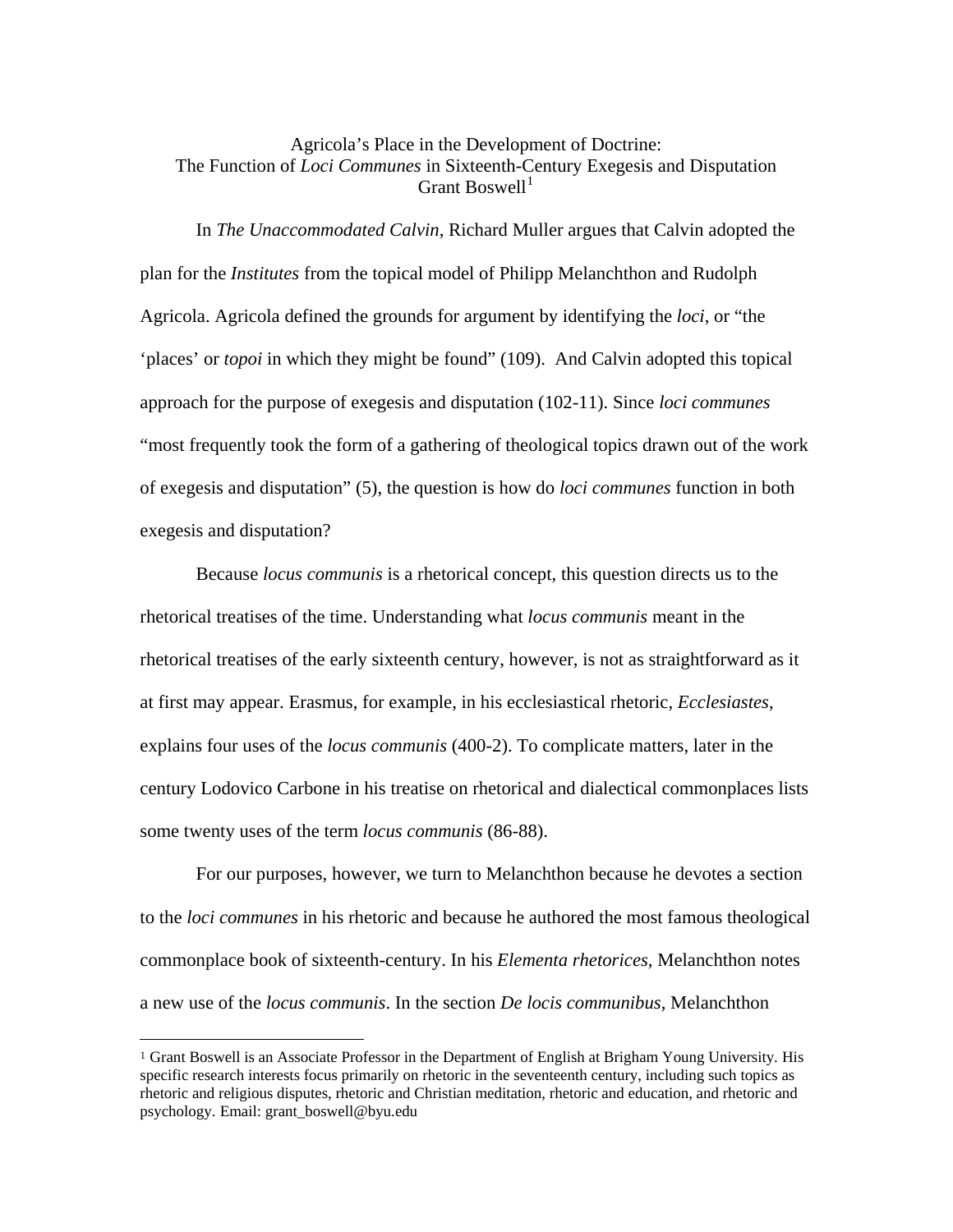explains that students need training in topics not to invent arguments, but to find them in good authors.

For once the way is known, afterwards these matters don't have to be sought out in the rhetorical handbooks, but they must be taken from both common wisdom and from other arts. In fact these teachings are not so much fitting for invention as for choos[i](#page-7-0)ng appropriately when the things are offered from other arts.<sup>i</sup>  $(451)$ 

For Melanchthon *loci communes* guide the reading of authors in order to extract commonplaces and digest them into discipline-specific commonplace books such as his own *Loci Communes* (1521).

 The advantage of extracting *loci communes* from reading is their usefulness when transferred from a specific question at issue to a general question (451). For example, Melanchthon gives as the specific question "Should war be marshaled against the Turks?" This question depends on the general question "Should Christians wage war or not?" If the reader transfers the question at issue from the specific question to the general question, contextual factors in the specific question, but irrelevant to the general question, fall out, and only the material consonant with the general question remains (451). Reframing the question at issue thus helps determine what is relevant.

 As an example of how this works in exegesis, Melanchthon cites II Samuel 12 where the prophet Nathan chastises David for adultery. Interpreting the passage depends on understanding the general commonplace not only of chastisement but also of forgiveness. This procedure renders the proper doctrinal interpretation, a procedure that Jesus exemplifies when he excuses his disciples from harvesting grain on the Sabbath by invoking the more general locus of mistaken traditions of the Pharisees (452). Such a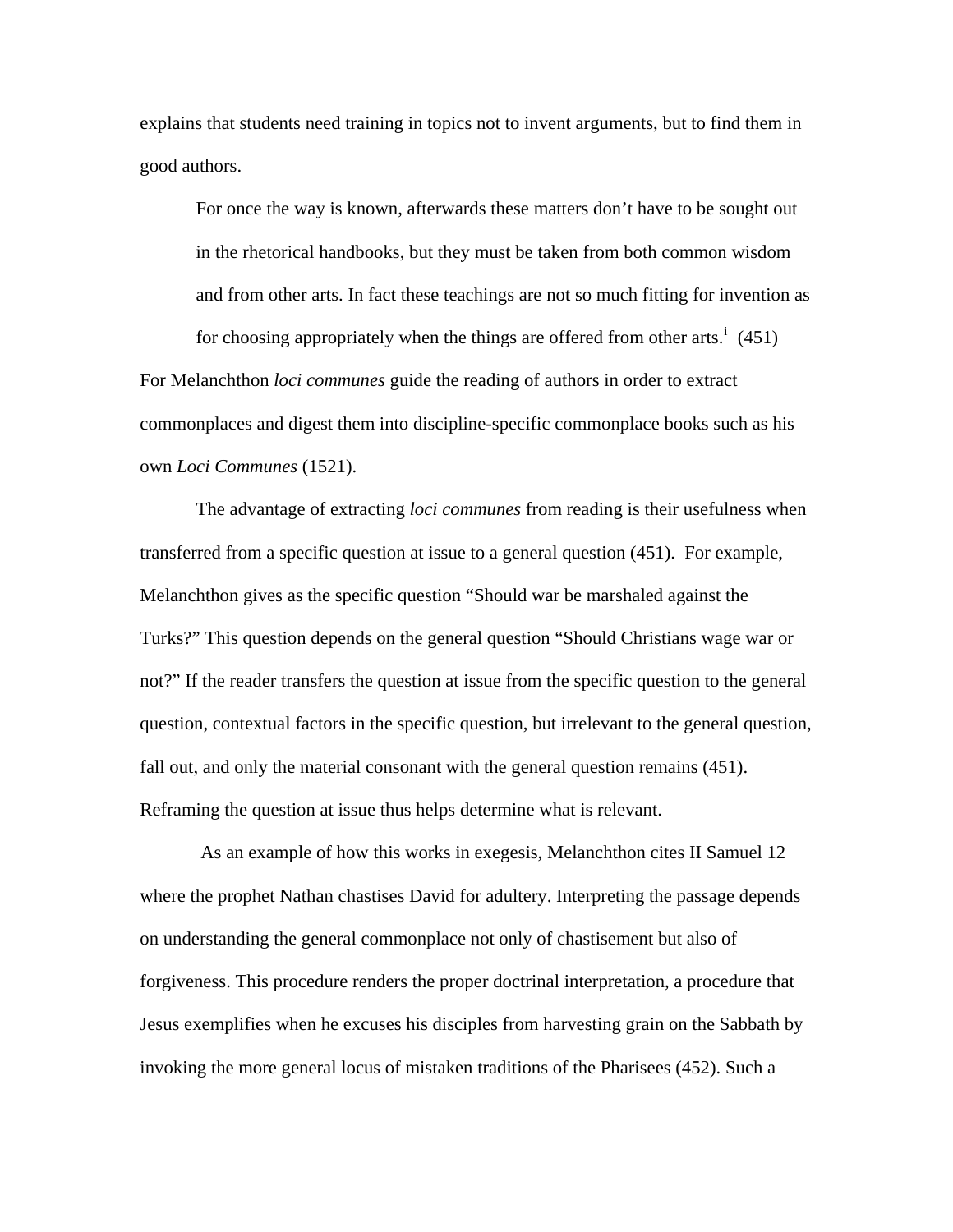transfer, Melanchthon notes, is especially useful when *loci communes* are used to prove arguments and not just to amplify passages. Often the transfer yields the major premise in a syllogism (452).

 This new use of the commonplace in exegesis serves two functions. First, it allows the exegete to discern what is relevant in a passage and avoid elements unrelated to the exegetical purpose. Second, with the question made general, the *loci communes* provide proof for arguments so the interpreters may apply the commonplaces to make new arguments, and, what is more difficult, understand new arguments in terms of the *loci communes* (452). Melanchthon criticizes the practice of indiscriminately collecting authors' sayings because this practice persuades only fools (452). For the best method of extracting and organizing *loci communes*, Melanchthon recommends Rudolph Agricola's *De formando studio*, in which Agricola explains the two-step process of reading classical authors and excerpting passages for commonplace books. Agricola urges the same method for sacred literature and recommends the full explanation of this process found in his work *De inventione dialectica*, to which we now turn.

 In book two, chapter twenty-six, Agricola raises two questions: how to recognize arguments in authors and how to determine from which commonplace arguments are drawn. He raises these questions because authors don't argue openly as dialecticians would. Rather, skillful authors hide arguments in a style so natural that it makes the arguments difficult to detect. Moreover, authors obscure arguments with figures of speech. Finally, authors often disguise the premise and the conclusion in a single proposition (354). The result is that the unwary reader is easy to ambush (355).

Agricola offers simple cases to explain first how to recognize arguments and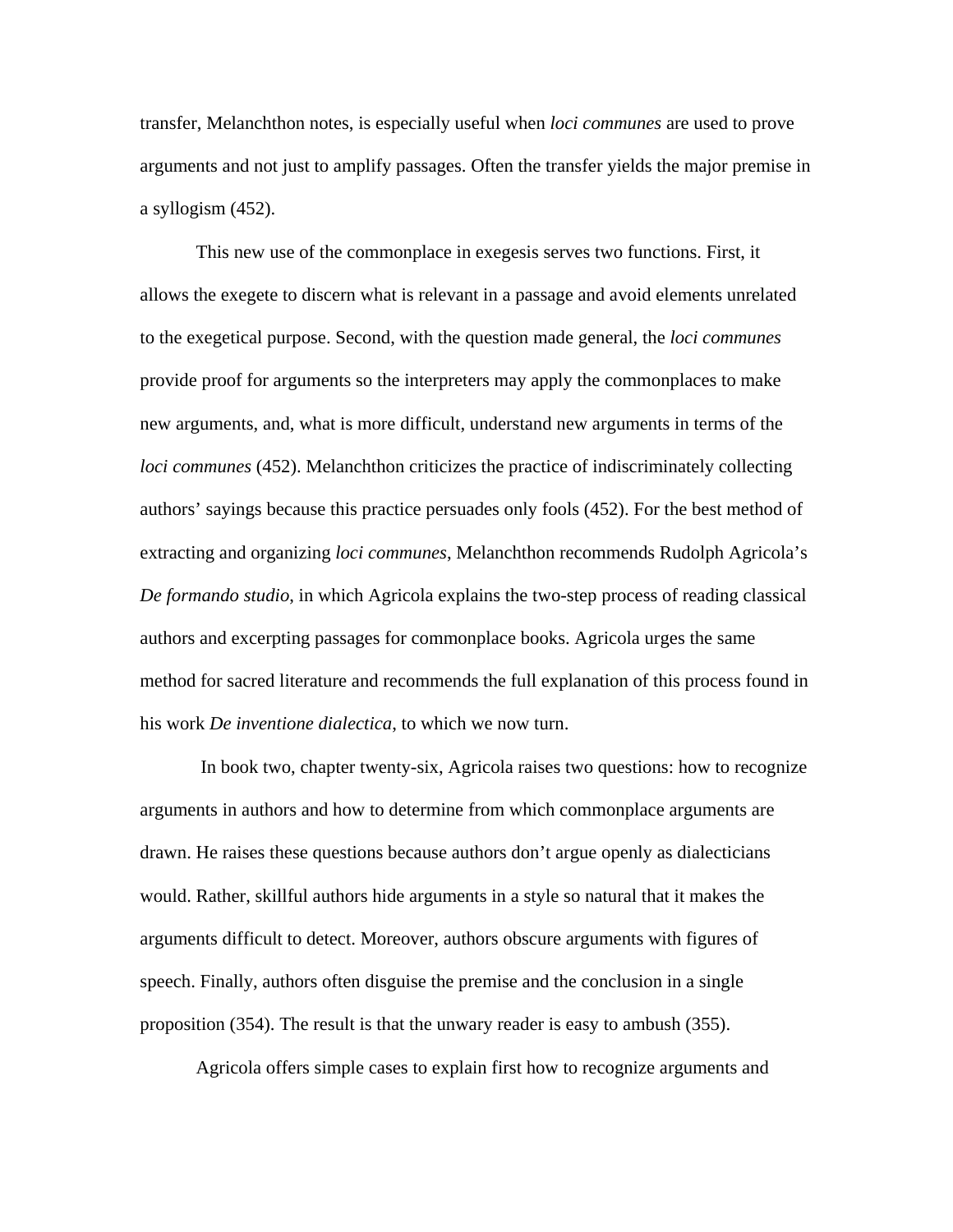second how to identify the relevant *locus communis*. The first task requires finding the middle term of the implied syllogism. The middle term is the term in a premise not used in the conclusion. In the following example, "A *philosopher* will not rightly put away his wife; therefore, Cato will not rightly put away his wife," the middle term is "philosopher." The second step in finding the argument is to compare the middle term to the term in the conclusion that does not occur in the premise. In this case it is "Cato." The reader examines the commonplaces to determine by elimination and comparison the semantic relationship that best describes the two terms "philosopher" and "Cato." (See chart.)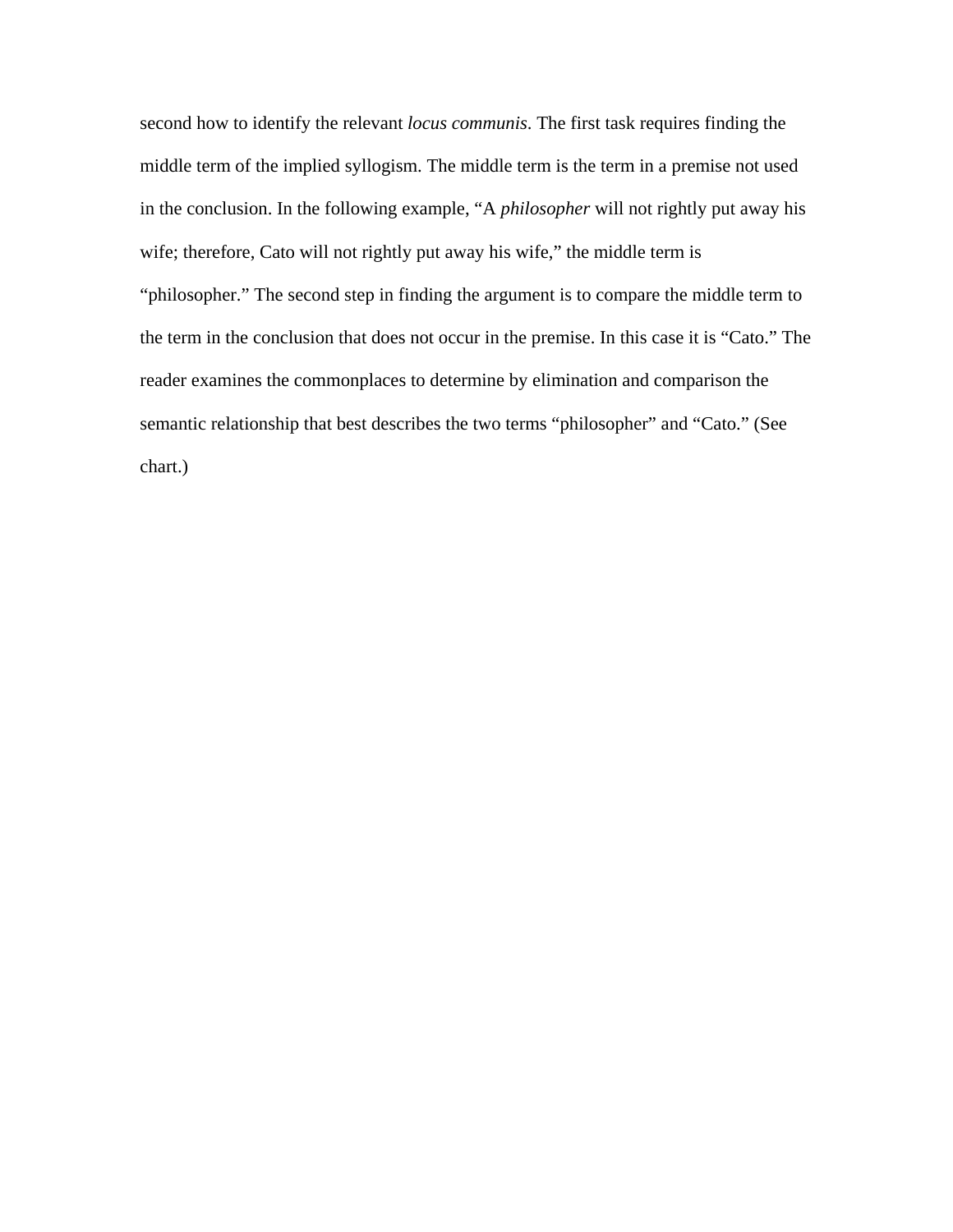| Alij interni<br>funt, or hi   | Partimin substatia rei,<br>e quibus residipsum qd<br>sunt, accipiunt, ut | Definitio<br>Genus<br>$\overline{\overline{}}$<br>Species<br>Propriu & differetia 4<br>Totum<br>5<br>$\overline{6}$<br>Partes<br>Coniugata<br>7 |
|-------------------------------|--------------------------------------------------------------------------|-------------------------------------------------------------------------------------------------------------------------------------------------|
| rursum                        | Partim circa substantia,<br>qui cum rei infint, mo-                      | Adiacentia<br>8                                                                                                                                 |
|                               | dum quenda ipsi affectio<br>nemą afferunt, ut                            | Actus horum<br>9<br>Subicctum horum<br>10                                                                                                       |
|                               |                                                                          | Caussa per L'Efficiens<br>n                                                                                                                     |
| Locoru                        | Cognata, que sunt quas resfit Finis                                      | 显之                                                                                                                                              |
|                               | alteris altera nafce<br>di ac pueniendi ori Euenta qua SEffecta          | 13                                                                                                                                              |
| te quapia rei                 | Aut necessita gine coniuncta, ut Viunt p causas Destinata                | 14                                                                                                                                              |
| coherent, ut                  | Applicita, qua addita<br>rei extrinsecus, habitudi                       | 85<br>Locus                                                                                                                                     |
|                               | nem quandam ac deno-                                                     | 16<br>Tempus                                                                                                                                    |
| Aly ex                        | minatione ci prabent, ut                                                 | 17<br>Connexa                                                                                                                                   |
| terni at<br>que hi            | Accidentia, qua eius                                                     | 18<br>Contingentia                                                                                                                              |
|                               | funt generis, ut & ipfa,                                                 | 19<br>Nomen ret                                                                                                                                 |
|                               | et res, cu altero alteru et                                              | 20<br>Pronunciata<br>28<br>Comparata                                                                                                            |
| Aut nullanct<br>ceßitate sunt | fine altero effe posit, ut                                               | Similia & difimilia<br>22                                                                                                                       |
| reicoiuncti, ut               | Repugnantia, quoru al-                                                   | Opposita<br>25                                                                                                                                  |
|                               | terum dici id effe quod<br>alterum non potest, ut                        | Distatia seu diuer sa 24.<br>Defini-                                                                                                            |

 The first determination is whether the middle term "philosopher" compares with the final term "Cato" intrinsically or extrinsically. In this case, the relationship between "Cato" and "philosopher" is intrinsic. This determination eliminates all extrinsic commonplaces. The second determination is whether "philosopher" is part of Cato's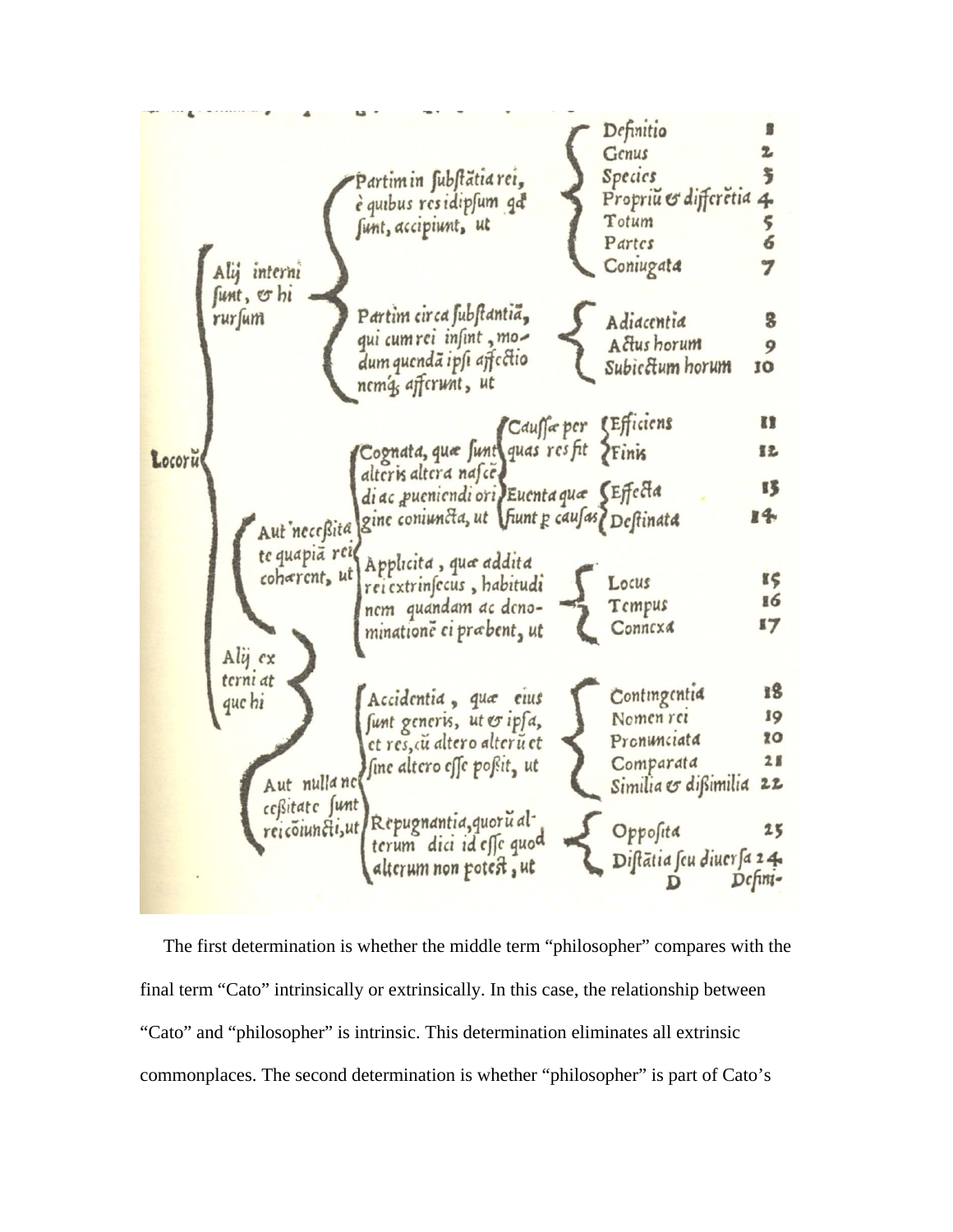substance. It is not since being a philosopher is not essential to being human. This determination eliminates the commonplaces that belong to substance and leaves only those that are both internal and non-substantial: adjacents, acts, and subjects.

 The next determination is to compare the three remaining commonplaces to see which best describes the semantic relationship of the terms "philosopher" and "Cato." Agricola eliminates the two least related commonplaces: subject and act. "Philosopher" is not the subject of "Cato" because being a philosopher is not the basis of or the source of Cato's being. Nor is "philosopher" an act of Cato because being a philosopher is a state, not a change wrought by nature or will. Because "philosopher" is Cato's manner but not his substance, the *locus communis* best describing the semantic relation between "philosopher" and " Cato" is adjacent (355, 62-76).

 But here, Agricola cautions that the middle term, which was compared to the final term in the conclusion, not only implicates one commonplace, but also, if compared to the remaining term, implicates yet another commonplace. Hence, the remaining term, "wife," must also be compared to "Cato." To demonstrate the second task, Agricola offers a new premise for the old conclusion: "Cato must not put away a *good servant*; therefore, how much less ought Cato to put away a good wife." The middle term of this new argument is "good servant." When "good servant" is compared to "Cato," it relates through the commonplace of connected things such as master and servant. Now the reader can consider the semantic relations of "servant" and "wife" with respect to "Cato." "Wife" relates to "Cato" through the commonplace of compared things, while "servant" relates to "Cato" through the commonplace of connected things. Since the relationship between husband and wife is more evident than the relationship between master and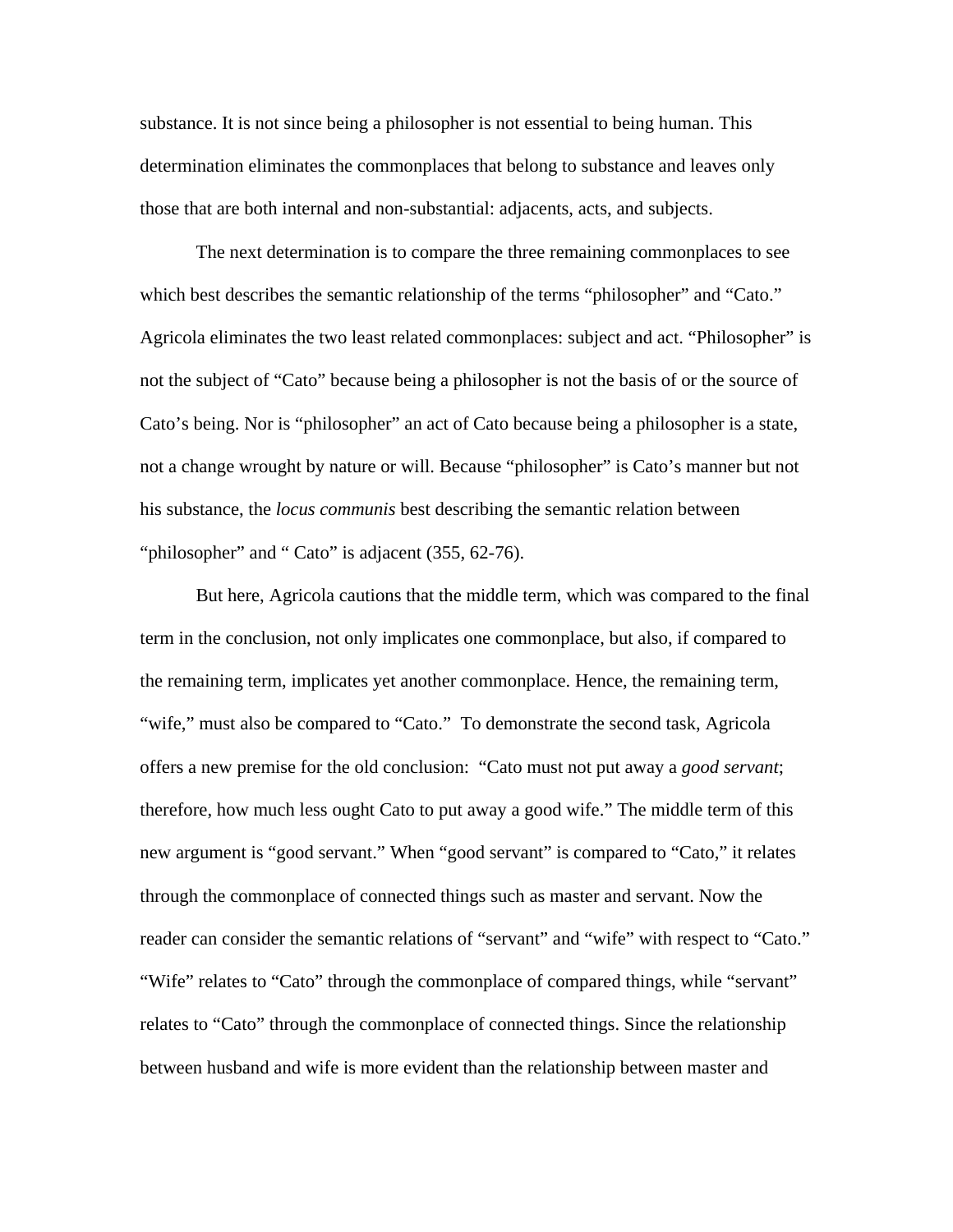servant, the argument from compared things is stronger than the argument from connected things, and is best inferred from the locus of comparison (355-6).

 This process allows the reader both to evaluate the argument against its other semantic possibilities and to identify the argument for a commonplace book. For example, the reader could list the commonplaces as headings. Under the heading "Arguments from compared things," he would list the statement "Cato must not rightly put away a good servant; therefore, Cato will not put away his wife." This same technique of reducing a literary passage to its propositional content based on commonplaces applies equally to scripture.

 The popularity of *Loci Communes* in the sixteenth and seventeenth centuries is puzzling without investigating how the concept of *locus communis* changed in the rhetorical handbooks of the sixteenth century, particularly among Melanchthon and his Lutheran followers, who used Agricola's understanding of the *loci communes* for exegesis of scripture and for doctrinal disputation. As Owen Chadwick notes in his landmark study, *From Bossuet to Newman: The Idea of Doctrinal Development*, the Spanish Jesuits adopted propositional disputation in theological discussions, thus ushering in a phase in doctrinal development known as the propositional phase (21-48). This propositional phase, however, was preceded by the use of propositions in *loci communes*, most notably by Melanchthon. Melanchthon, as noted by Dickinson (54), first employed *loci communes* for scriptural exegesis and theological disputation, but he derived the procedure of reducing statements to their propositional content and collecting the propositions into commonplace books from Rudolph Agricola.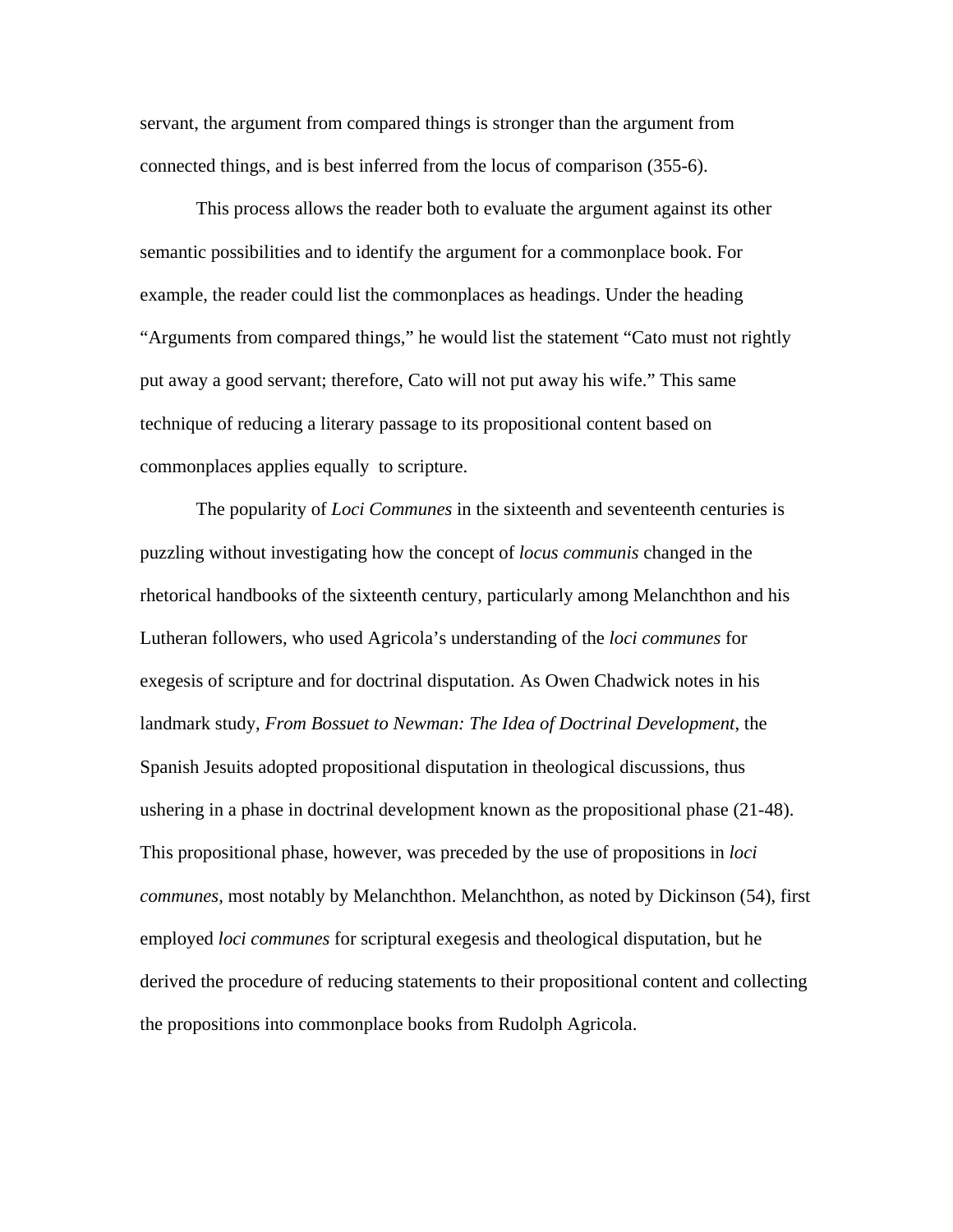Notes

l

<span id="page-7-0"></span>i My translation. *Nam via quadam cognita, postea res non in libellis rhetoricis quaerendae sunt, sed tum a communi prudentia, tum ex aliis artibus sumendae. Etenim haec precepta non tam ad inveniendum conducunt, quam ad eligendum idonea, cum res ex aliis artibus offerentur*.